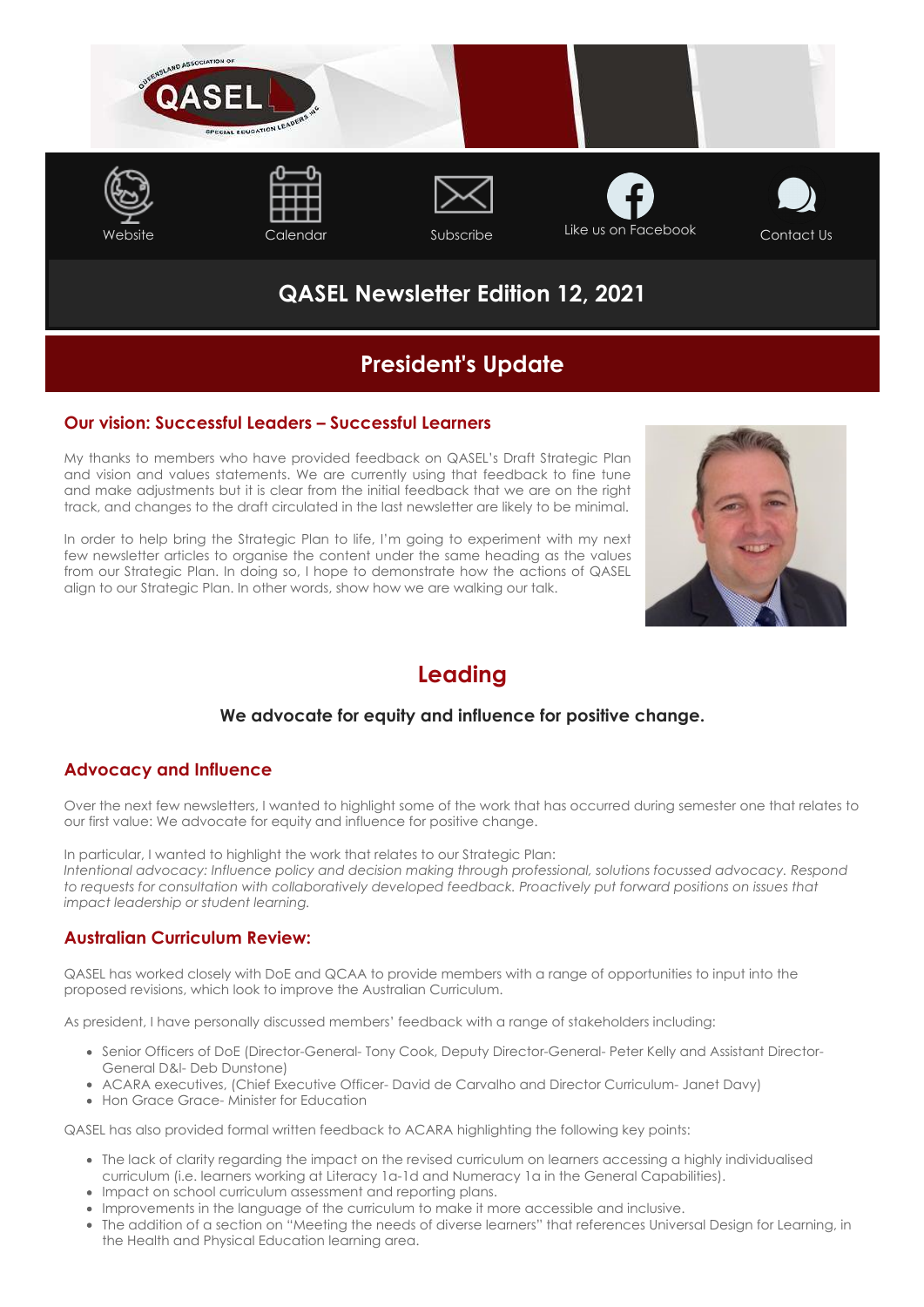Improvements have been noted in how the curriculum is organised and presented, potentially improving access for teachers. Overall the curriculum has been refined and realigned, but QASEL is concerned that it has not been decluttered.

Next steps: QASEL will continue to work closely with all stakeholders as the process continues.

### **ECDPs:**

QASEL's recently formed ECDP subcommittee has presented a position brief to the department regarding Early Childhood Development Programs.

QASEL believes that it is timely to review the processes and strategic decisions that sit around ECDPs. The development of a best practices guidelines is welcomed and seen as an opportunity to ensure that:

- consistency of practice occurs across all regions in the state
- consultation with leaders currently working in ECDPs is the key driver of strategic change, and
- support is provided to ECDPs to ensure that all available resources are best utilised to prepare children for future schooling success.

A full copy of the position brief and an introductory letter from the subcommittee is attached below and has been provided to all ECDP leaders across the state with an invitation to be involved.

Next steps: In the short term the ECDP subcommittee has a meeting with the ADG Disability and Inclusion and his team early this term. The subcommittee hopes to provide an ongoing platform for discussion and information for ECDP leaders across all regions, professional development opportunities specifically for the ECDP teaching team cohorts, and continued strong advocacy for improvement and development for ECDPs.

These two examples are just a small part of how we action the first part of our Strategic Plan. In next week's newsletter I will share some of QASEL's advocacy in relation to the I4S funding methodology and initial teacher education.

[ECDP Position Brief](https://cdn-au.mailsnd.com/81048/daATyNXYcLfkWBVQE3dhKm4y77PFwu4AKzxJQlvzvVc/3457896.pdf) **ECDP** Letter

# **Linking**

#### **We collaborate with purpose and support each other's wellbeing.**



#### **Welcome Dion**

Last term, Deborah Dunstone Assistant Director General, Disability and Inclusion transferred to the role of Assistant Director-General Early Learning and Development. Deb has led the department's disability and inclusion branch since it was formed following the Disability Review in 2017. During this time, QASEL has worked closely with Deb and her team to ensure the best opportunities for students with disabilities in all settings across the state. We wish Deb all the best in her new role and look forward to continuing to work with her into the future.

As you are aware, Dion Coughlan has now commenced in the role of Assistant Director-General, Disability and Inclusion. In his first week in the role, I had an

opportunity to meet with Dion and welcome him to the role. We have also already visited Narbethong and Redhill Special Schools together with more visits planned in the coming weeks to special education programs in primary and secondary schools and special schools. QASEL looks forward to continuing to work closely with Dion into the future.

#### **Welcome New Regional Councillor – Metro**

A warm welcome and thanks to Megan Cameron (A/Principal Geebung Special School) who answered the call for an additional regional councillor for Metro. Megan joins existing metro regional councillors Alastair Hanna and Tony Egan to help with the rapid membership growth currently being experienced across the state. We look forward to welcoming Megan at our next State Council meeting.

#### **Upcoming Road Trip – Far North Queensland**

In week 5 of term 3 (9-13 August), I will be back on the road for my next regional road trip in the Far North Queensland region. Planning is currently underway to finalise my itinerary for the week. If you're a member in that region and you'd like me to visit your school, attend a network meeting or just connect over a coffee please let us know by either emailing me [president@qasel.org.au](mailto:president@qasel.org.au) or contacting your regional councillor Gay Flynn [gflyn3@eq.edu.au.](mailto:gflyn3@eq.edu.au)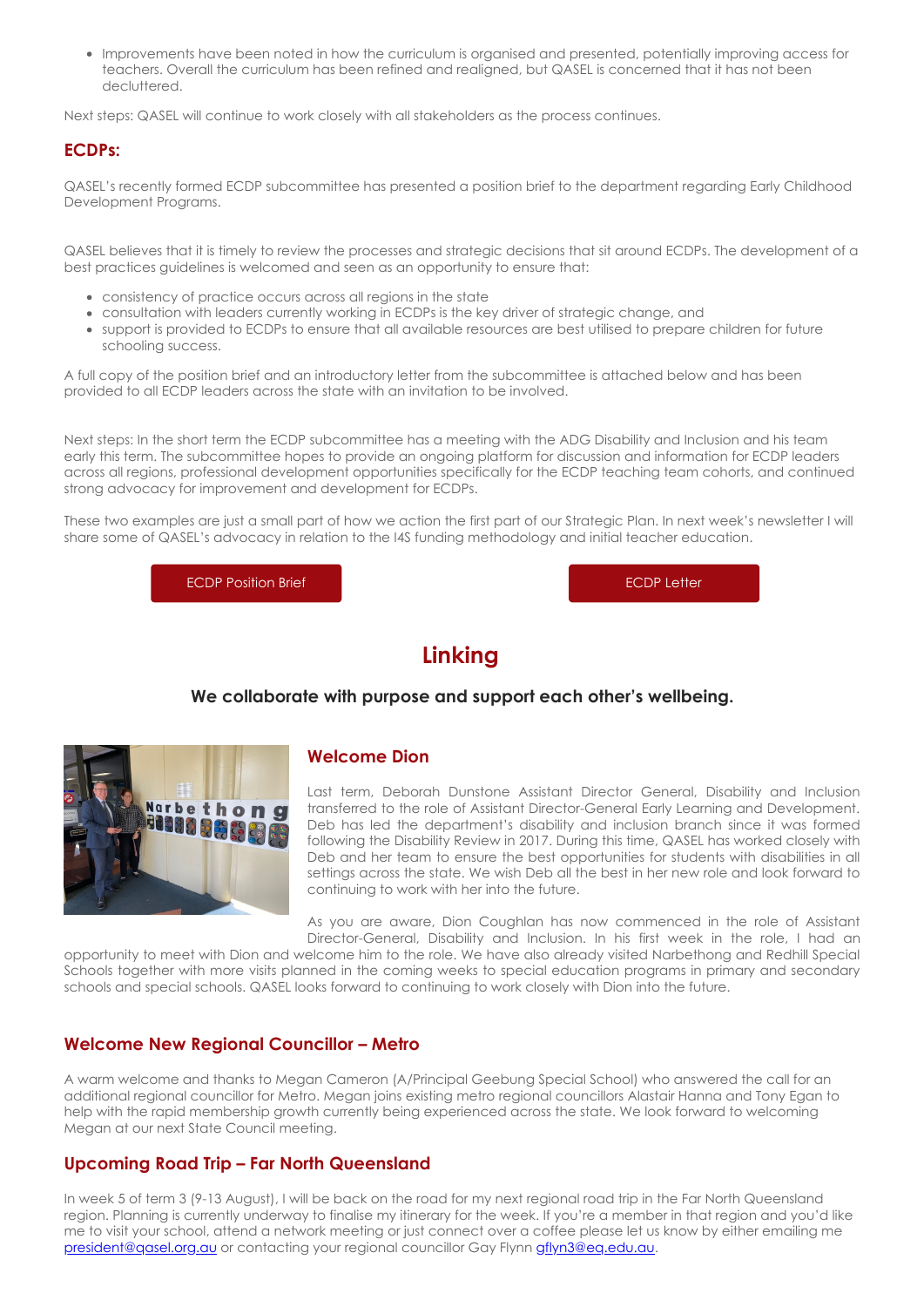During this trip, I'm also keen to try to track down our northern most QASEL member in the state – if you think it could be you please let me know – I'm really looking forward to linking with FNQ members and leaders.

# **Learning**

#### **We learn together to build our individual and collective capability.**

#### **Regional Professional Learning Grants**

At our recent QASEL conference I was pleased to announce that State Council had approved the introduction of Regional Professional Learning Grants.

 The grants program recognises and supports the need to provide differentiated, professional learning opportunities for members across the state. It aligns to the QASEL Strategic Plan *to explore and initiate new capability development opportunities that are responsive to regional needs, and provides a means for meaningful engagement in regional initiatives.*

Each region will have the opportunity to access funding support from QASEL to implement a professional learning program to meet the needs of members in their region. QASEL's Professional Learning Grant submissions are considered at quarterly state council meetings. I encourage all members to actively engage in this program through their regional councillor.



The annual Special Education Curriculum Cluster conference is on again this year on Thursday 26 and Friday 27 August at the Emporium Hotel Southbank, 267 Grey Street South Brisbane.

The SECC No One Way conference has been designed to support school leaders, curriculum leaders and teachers with the most up to date information on curriculum, policy, and practice to support learner diversity in every classroom. This year's conference provides longer, workshop style sessions to enhance participant access to session content.

Hurry places are limited - *[Register here.](https://www.ivvy.com.au/event/3TX981/)*

See link below for more information about the conference program.

[SECC Con Flyer](https://cdn-au.mailsnd.com/81048/DkfTuV1mgP9ylG4WL-JYL2rkTHxYGBJZ_R1j8Q2vLQo/3458207.pdf)

# **ICED International Congress**

QASEL are proud to have sponsored the four delegates below to attend the 2021 International Congress on the Education of the Deaf- "The Power of Connections".

- Kellie Mason teacher, Bundaberg Special School
- Cathy Blight- Advisory Visiting Teacher for Deaf and Hard of Hearing, Nambour
- Olivia Burford- HOSES, Victoria Park State High, Mackay
- Camilla Robson- HOSES, Ayr State High School

I know the event was a great success and on behalf of QASEL congratulate the delegates above on their commitment to their own professional learning.



INTERNATIONAL CONGRESS ON THE EDUCATION OF THE DEAF

THE POWER OF CONNECTION 5-8 JULY 2021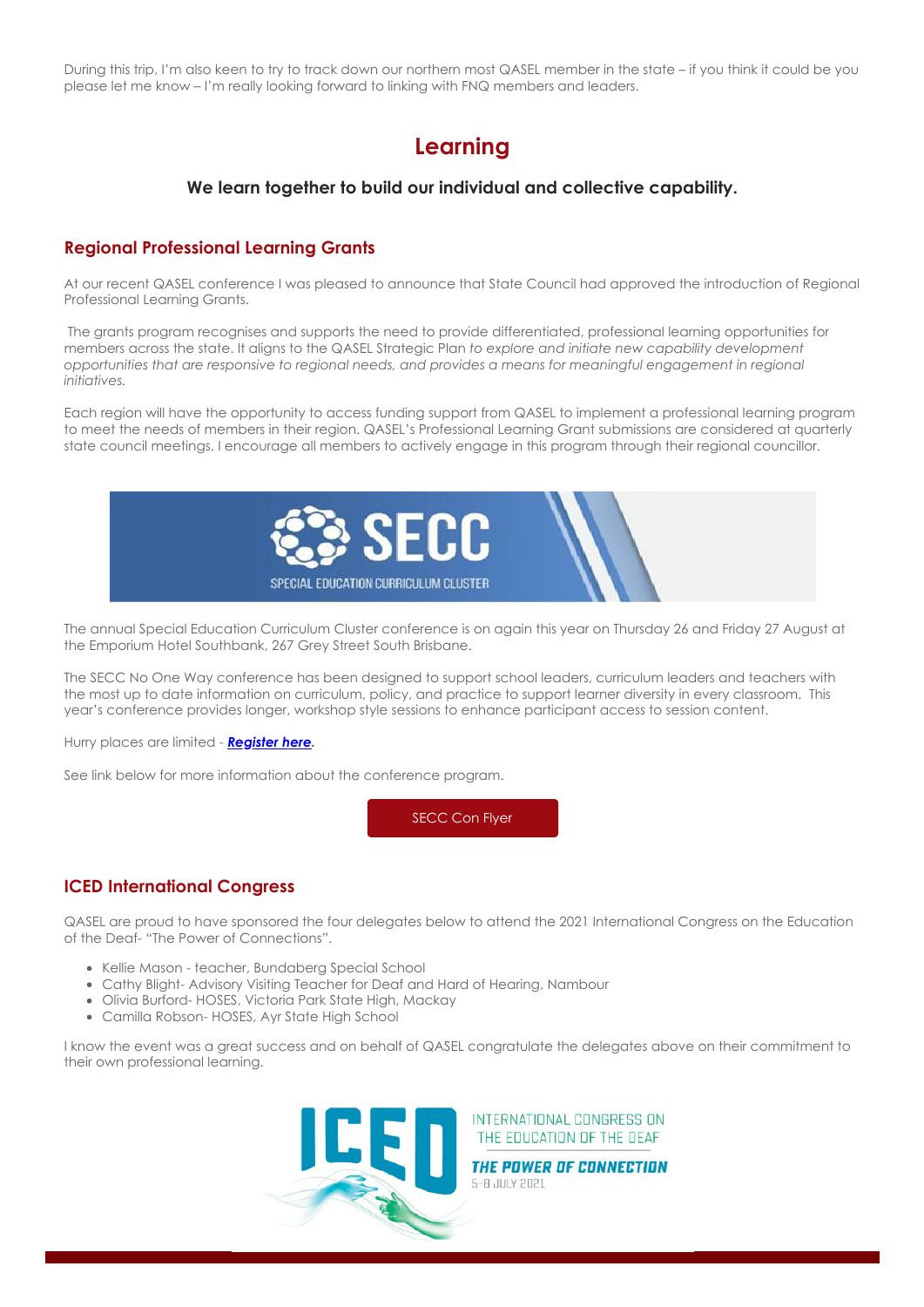**QASEL wishes to thank and acknowledge our Gold Business Partner:**



### **QASEL wishes to thank and acknowledge our Silver Business Partner:**



**QASELcon22**

# **Date Claimer coming soon!**

On the back of the tremendous success of QASELcon21, the conference planning committee are hard at work confirming dates, venue and theme for QASELcon22. Watch this space for more information coming soon.

# **New and Returning Members**

A massive welcome and thank you to the following new and returning members;

- Shannan Hammond North Coast Regional Office; North Lakes
- Leanne Smith Aspley East State School
- Dan Bailey Pittsworth State School
- Chris Ware Park Ridge State High School
- Samallie Kasirye Whitfield State School
- Richard Fisher Currimundi Special School

We look forward to linking, leading and learning with you throughout 2021 and beyond.

# **President's Diary**

If you have any thoughts or feedback on any recent or upcoming events in the president's diary please don't hesitate to send me an email. Your feedback is always welcome.

### **Meetings and events in recent weeks**

- Principal Associations, Australian Curriculum Review feedback session
- Quarterly 1-1 meeting with Director-General, Tony Cook
- QCE System Principals' Reference Group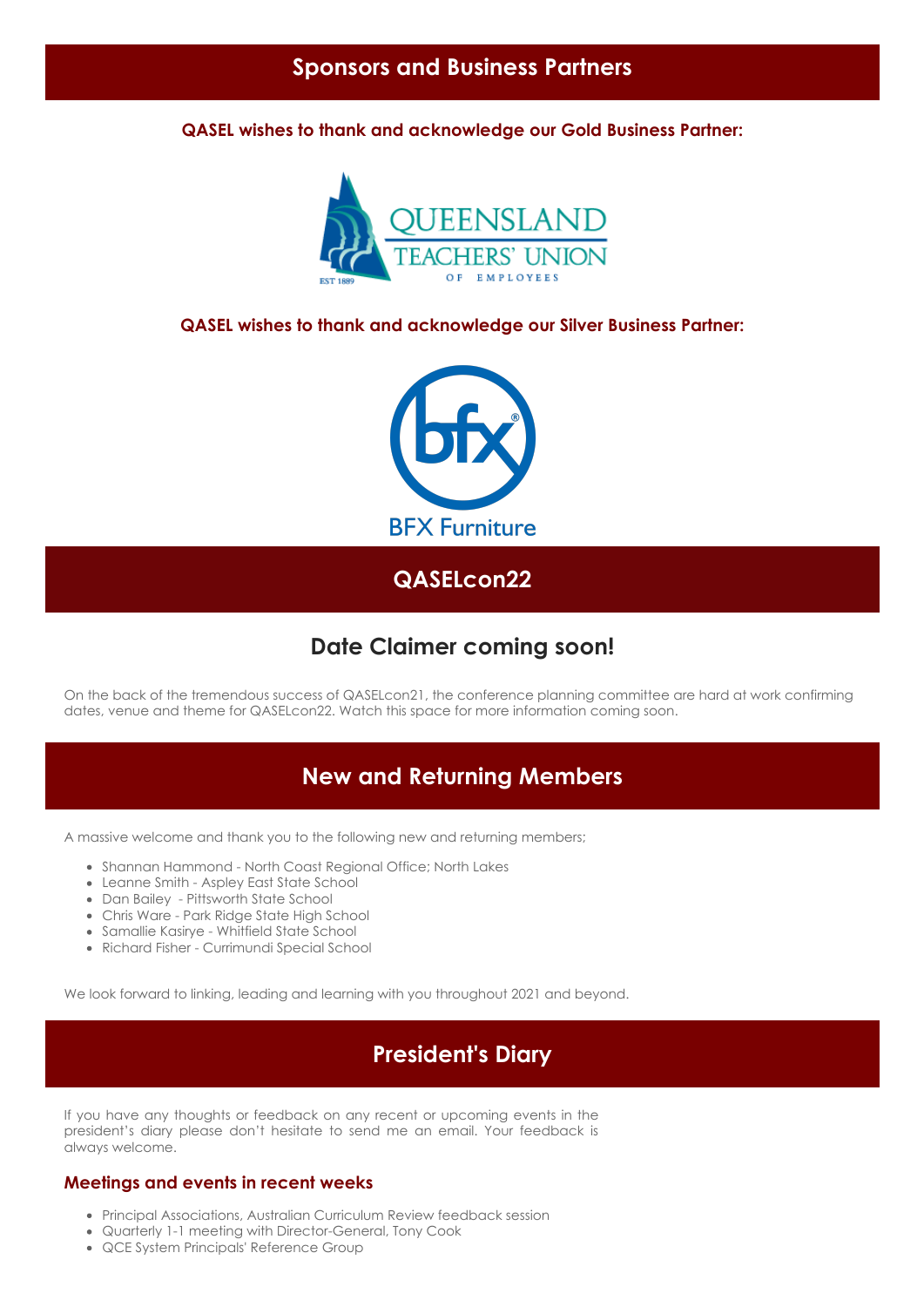- I4S Review meeting Principals' Association Meeting
- Work shadowing, HOSES Runcorn State High School
- Turn to Teaching program meeting
- QASEL consultation group Respectful Relationships, Consent and Reporting
- June/July holidays!
- Principal's Association Meeting Deputy Director-General, People and Corporate Services
- 1-1 meeting EIB review of supervision and support for state schools
- School visits: Woodcrest State College, Geebung Special School
- Digital Learning Project Board Meeting
- Principal's Association Meeting Assistant Director-General, Human Resources
- QASEL ECDP Subcommittee Meeting (with Disability and Inclusion team)
- Education Improvement Branch (EIB) Stakeholder Advisory Group Meeting
- 1-1 meeting Assistant Director-General, State Schools Disability and Inclusion
- QCE System Principal's Reference Group Meeting

#### **Upcoming meetings and events**

- AC review student diversity Principal Education Officer, State Schools Performance
- Work-shadowing Forest Lake State High School
- School visits with ADG Disability and Inclusion
- Meeting with Queensland College of Teachers
- Association President's Bi-Monthly Meeting Assistant Director-General, Infrastructure Services Branch
- Principal Associations' Presidents Meeting Director-General
- SBMAQ Conference
- Showcase Awards 2021 Board meeting
- NAPLAN Online Reference Group Meeting

# **Other Messages**

#### **GPs in Schools Pilot**

As you are aware, the EOI for the GPs in Schools Pilot opened on **Monday 12 July** and is available to all principals through on [OnePortal.](https://intranet.qed.qld.gov.au/Students/mental-health-wellbeing/Pages/student-wellbeing-package-gps-in-schools-pilot.aspx) All Queensland state schools with secondary students are invited to apply to participate in the pilot, which will support the delivery of a GP service in your school one day per week.

At the time of publication of the EOI, the closing date was provided as 6 August. Thank you to those principals who have reached out to express concern that this amount of time was not sufficient to develop an application.

Principals' concerns were raised with the department. As such, the closing date for applications has been extended to **COB 20 August**. I trust that this will alleviate concerns and provide sufficient time for schools wishing to apply to liaise with your communities, prospective GPs, and submit an application.

I encourage interested principals to use the supporting information provided on OnePortal – *[Information for principals](https://intranet.qed.qld.gov.au/Students/mental-health-wellbeing/Documents/gps-in-schools-pilot-information-for-principals.pdf)* and *[Information for GPs](https://intranet.qed.qld.gov.au/Students/mental-health-wellbeing/Documents/gps-in-schools-pilot-information-for-gps.pdf)* – to assist you to develop an application and liaise with prospective GPs. The department has also communicated that principals are encouraged to access support from their region to develop an application and liaise with suitable GPs.

If you have any questions about the GPs in Schools Pilot, please contact the Student Wellbeing team in central office at [GPsinSchools@qed.qld.gov.au](mailto:GPsinSchools@qed.qld.gov.au)

#### **Headspace Principal Coaching and Support Service**

See attached flyer for information on Principal Coaching and Support Service Training Sessions available in Term 3.

[Headspace Training Flyer](https://cdn-au.mailsnd.com/81048/HOWNT2NMk2Ql1AhgU9YGT9vFfO5z4hnkBrfi1coS-fU/3457895.pdf)

#### **One School Training Opportunities**

Registrations are now open for OneSchool **[Teaching and Learning](https://qedu.sharepoint.com/sites/DC2/_layouts/15/Events.aspx?ListGuid=f9fc94e4-021e-466e-a97e-af61d56aa83c&Category=&StartDate=2021-06-24&EndDate=2021-09-18&AudienceTarget=false)** training events in Term 3, 2021. Please forward to interested staff and colleagues.

Events include: